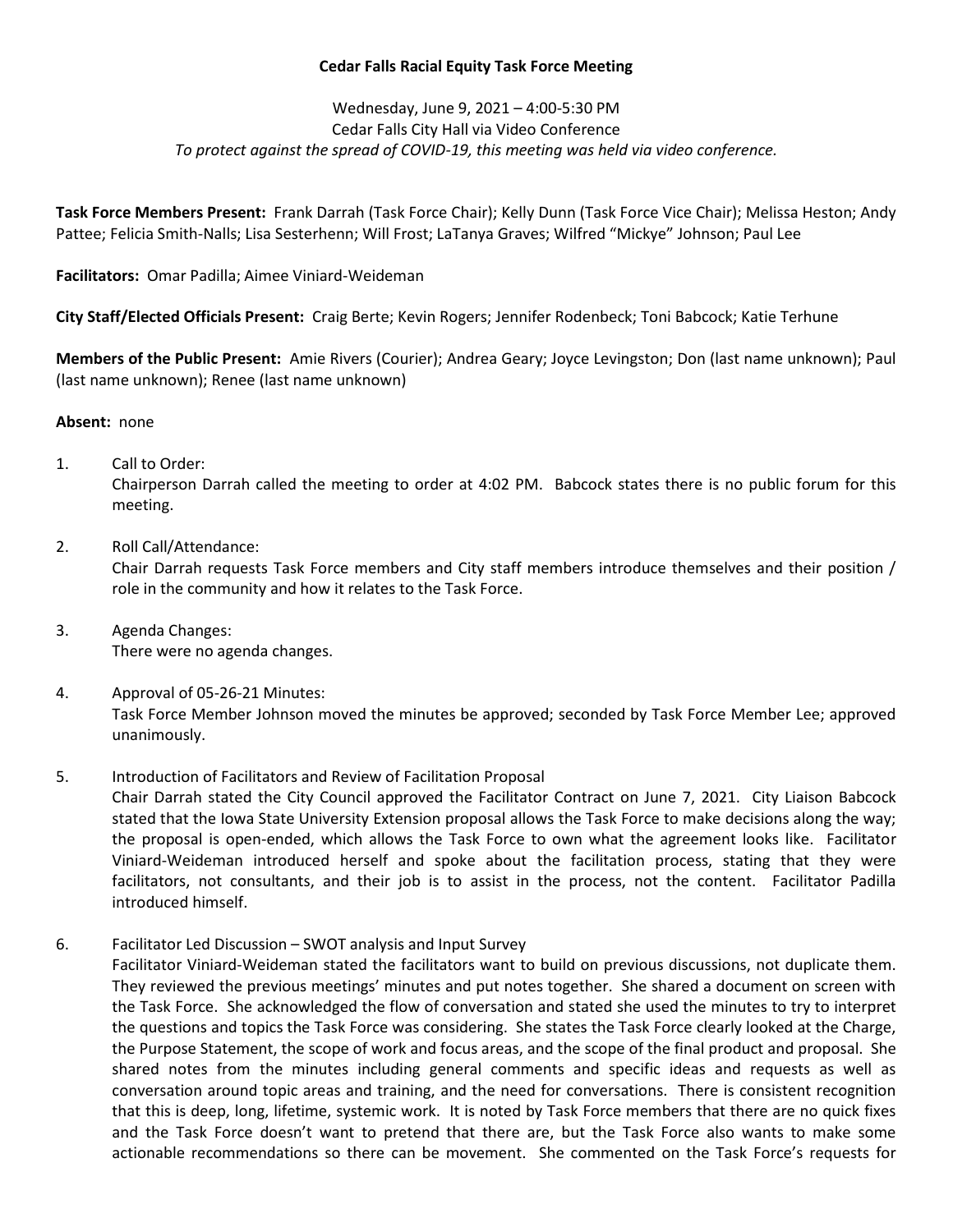data, and that it was not clear yet what data the Task Force needs to review. She stated that she looked to see if the Task Force had made any decisions or come to any consensus yet, but did not see that reflected in the minutes. There was a question around the list of focus areas brainstormed by the Executive Committee and saw some recommendations: 1) that the Task Force would address all the proposed focus areas and have a work session for each one including data and possibly guests and give recommendations on each one; 2) that the Task Force would narrow the focus to two or three areas and go deeper with recommendations; and 3) that the Task Force would narrow focus within each proposed area, because each area is so broad.

Facilitator Viniard-Weideman opened the floor for discussion and asked how this captures the previous meetings. Vice Chair Dunn and Task Force Member Johnson agreed nothing was missing and it captured the discussion. Task Force Member Sesterhenn commented the progression seems to be lost; in the beginning there were lots of questions and then different areas in terms of gathering data and where we looked. She questioned if more weight should be paid to where the Task Force left the last meeting and if the Task Force came to some form of consensus as to where the group is at. She wondered if the Task Force left the last meeting at a more narrow focus and assessment of City policies and departments but stated there was not consensus. Task Force Member Johnson agreed. He stated that it was discussed narrowing the focus to two or three items instead of the whole list, but not decided. He stated it was discussed going for "low-hanging fruit" versus looking at having a greater impact, and it was not agreed upon. Chair Darrah spoke to low-hanging fruit versus bigger issues also; he stated that the City is where a lot of immediate changes can be made to demonstrate to the community that the City is taking this seriously, and also [the Task Force can] identify the weighty issues that are going to take years to undo. It's a balance between what can be done easily and quickly and identifying ongoing things that are going to require a group like this to continue to meet for years to come; now comes sifting through and prioritizing. Task Force Member Smith-Nalls commented she is big on understanding the issues. She stated she has looked at Cedar Falls city data including geographic and demographic. She stated the Task Force needs to understand the problems before looking at the solutions so pieces aren't missing. She stated that the Task Force should look at other cities' equity plans and stated she had contacted some of them and asked what information they were looking for; before you can look at the fruit on the tree one needs to understand what the tree is. She stated Affirmative Action / EEO (Equal Employment Opportunity) plans should be available in proposed focus areas. She stated that data will guide what's important. She addressed working on facts versus feelings. Task Force Member Johnson agreed with statements on data. He commented on reviewing policies to determine where the City is now, where it wants to go, and how to get there; the Task Force needs the data to make that happen. Task Force Member Smith-Nalls commented specifically towards Orchard Hill School and the data that shows a population that is more diverse than the City. She questions what they do to make the ethnic students they have feel a part of the community; what support they have for students that require extra support or if they identify that as a need. She commented that majority groups often undervalue the need for community of minority groups and they may need support in different ways. She commented that sometimes the equity conversation gets lost in the justice conversation; everyone getting the same is not always equity, equity is everyone getting what they need. She agreed with Task Force Member Johnson that the data will lead the Task Force to identify the low-hanging fruit and the far-off fruit. She states she thinks it is important for the Task Force, as it's being watched by Cedar Falls residents, to educate the community [about DEI] at the City, State, and National levels; to brand the committee as an educational opportunity. Task Force Member Graves stated it is important to include the perspectives, experiences, and stories of Black families who live in Cedar Falls. Task Force Member Pattee agreed that the notes encapsulated the previous meetings. He agreed with comments about looking at the data with regard to the schools.

Facilitator Viniard-Weideman stated she has recommendations for next steps but questioned what the Task Force considers next steps. She opened the floor for discussion. Vice Chair Dunn commented on Task Force Member Johnson's recommendation to narrow focus to three areas: Education, Housing, and Policing; she stated other subjects could be considered later. She also stated that the Task Force needs to know where they're at and she doesn't think they do yet. Facilitator Viniard-Weideman stated the Facilitators recommend the Task Force come to consensus on the scope of the work within the broader Task Force Charge. The next recommendation, which needs to occur first, was clarifying how the Task Force is making decisions by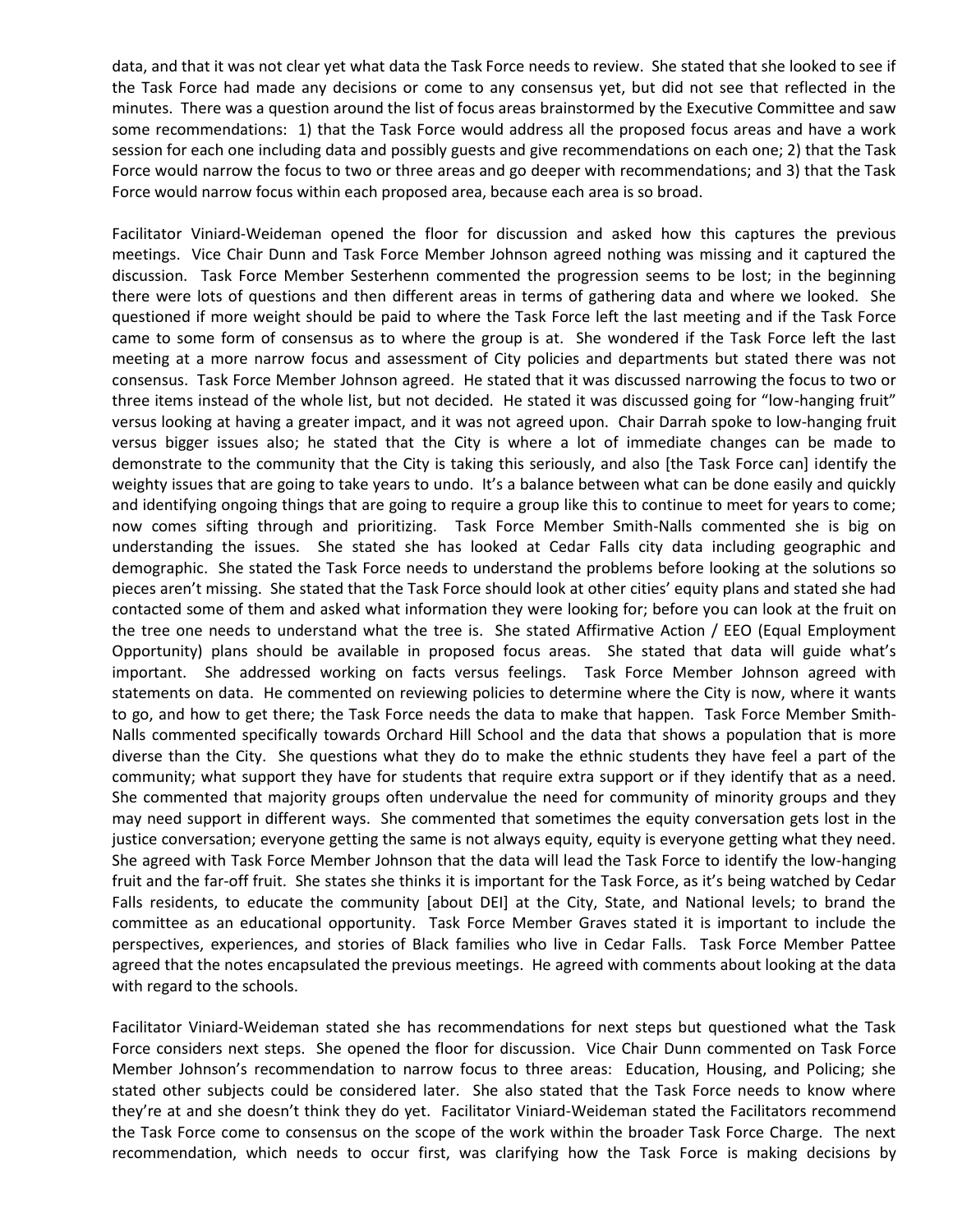identifying the decision point and how the Task Force will make decisions: majority, roll call vote, etc. She stated the Task Force needs to determine what happens if members are unavailable when a decision is made: are the members then expected to support the decision or will it be revisited? She stated the next meeting will be a facilitated meeting focusing on those recommendations and finding a place to start. She stated she hears there is a need for an initial data review that's not necessarily a deep dive but that could then help inform some next steps and next decisions. Data review and analysis should be built into the whole process; she stated a need for people who know how to read, review, evaluate, and assess the data. She commented that the Task Force wants to bring people in to present and share, and questioned timing. She mentioned the October deadline and questioned how many sessions are left; how much work can the Task Force put towards this project; how much data can the Task Force get access to and how long will that take to get it; what resources does the Task Force need to do a review of the data? The Task Force can move to a map and some clarity – what can the Task Force do and do well in that time frame?

Facilitator Viniard-Weideman recommended a survey to be completed by Task Force members; she wanted every Task Force member to have the opportunity to respond to the questions, although she stated they may choose not to. She discussed the following key questions that would be included: charge and focus; focus areas; data and resources including partners, outside reports, and speakers; community engagement; who or what is missing from the Task Force; the decision making process; knowing timeline(s)/deadline(s) and processes for each area for recommendations. The survey will give each member a chance to be reflective and share their thoughts. She stated that the data from the surveys will be compiled to determine common themes and patterns as well as discrepancies to determine the scope and processes and create the basis of the next work session. She opened the floor for discussion about the survey. Task Force Member Johnson states it would be very beneficial. Task Force Member Heston states that she believes process is critical to reach the end product. She commented that voting is efficient but can silence people whereas genuine discussion can create a consensus. Chair Darrah commented he wants to end with a product that shows the City that the Task Force got a lot done but acknowledged it's better to do one thing well than not complete multiple things; he expressed worry that the public perception will be that the Task Force didn't get anything done. He expressed support of the survey. Task Force Member Heston commented on Task Force engagement with the community; having really clear ways of [community engagement] that the Task Force members are comfortable with is essential; if the community doesn't trust the Task Force and the process they won't trust the recommendations. Task Force Member Frost agreed. He stated that other groups have made decisions without knowing what the community actually wants and needs. He stated that [utilizing community engagement] will lead to more meaningful change; deeper, lasting effects; and benefit the City of Cedar Falls and the entire Cedar Valley. Vice Chair Dunn mentioned comments by Task Force Member Smith-Nalls about how simple and important community is and agreed. It is important to engage the community and have a place for everyone to come together and hear each other speak.

Facilitator Viniard-Weideman asked for additional comments regarding the next meeting being a work session based on the compilation of survey responses to determine next steps and plan for meetings ahead before calling for a vote. Task Force Member Sesterhenn requested clarification regarding the process; will that be part of the survey and the next meeting's discussion? Facilitator Viniard-Weideman responded yes. Task Force Member Sesterhenn questioned if after the next meeting the group would have scope and an outline through October and what the deliverable would be in October – would it have goals and timeframes? Facilitator Viniard-Weideman responded that the level of decision-making will depend on the Task Force's engagement; there won't be a full plan but decisions would be made around the pieces to make the plan. Facilitator Padilla states that given past experience with the process, and the difficulty of the subject matter, the Task Force will definitely not have a timeline between the next meeting and October  $1<sup>st</sup>$ . The next meeting will be to come to a consensus on the "what" and make some decisions on the "how" which will give information for the next meeting but won't give a timeline from now until October. Task Force Member Johnson states his understanding that the next meeting is to help build structure to move forward and keep the Task Force on point as well as the decision-making process. Facilitator Viniard-Weideman stated they would put the survey in a Google form and distribute to the Task Force members and requested return by the end of day on Tuesday (June 15).